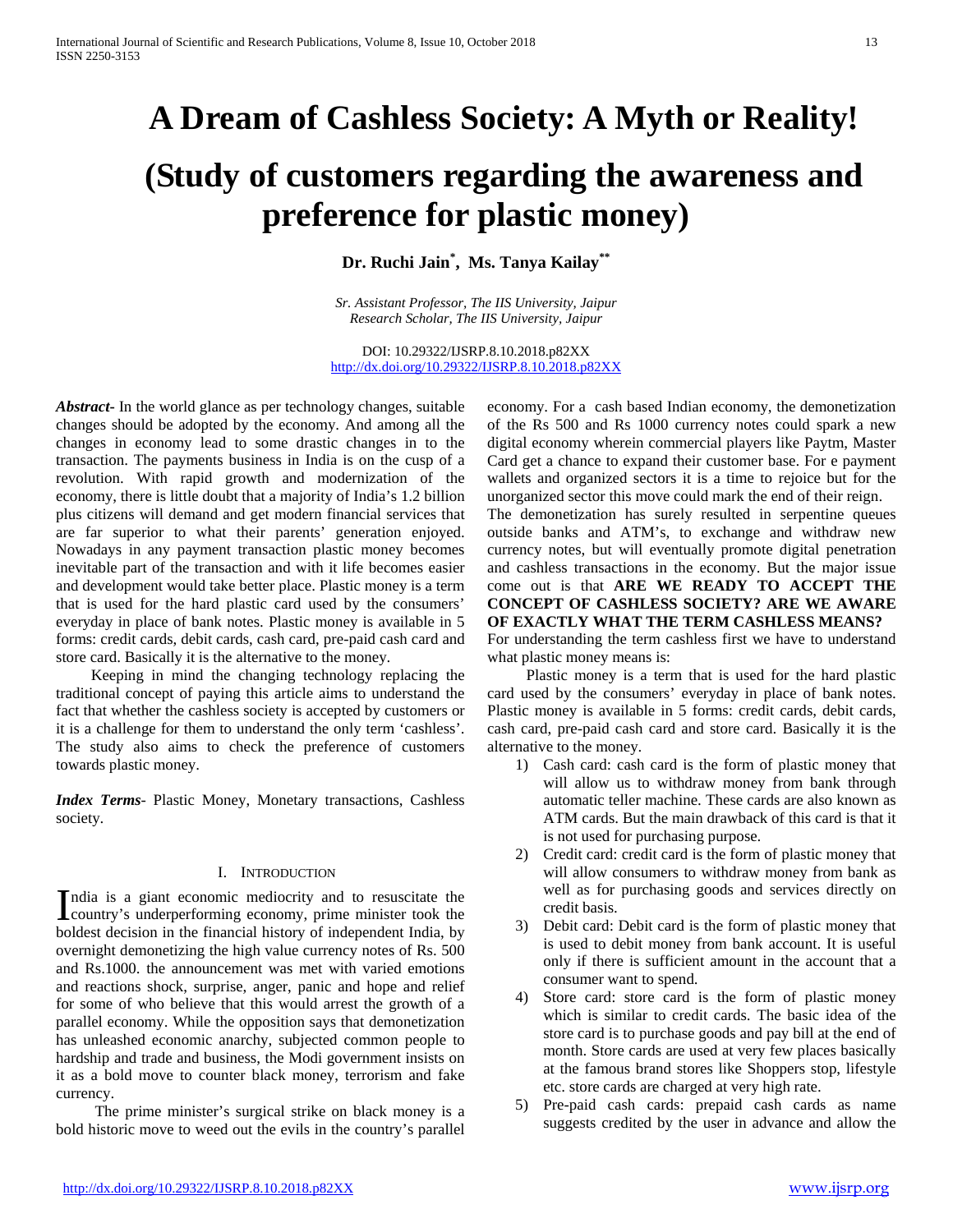user to use it up to that limit only. These prepaid cards are reusable only if they are topped up.

## Advantages of plastic money:

1. Eliminates the need of carrying huge cash:

This eliminates the need of carrying huge load of cash which is risky to the consumers and inconvenient too.

2. Minimize the risk of lost and theft :

In case of cash there is high risk of getting stolen. However, in case of debit/credit card we can report the matter to the bank and block the card by the help of them to avoid misuse by any other person.

3. Anytime/Anywhere Access :

Using plastic cards we have the unique advantage of using it anywhere in the country or even abroad for financial transactions.

4. Credit Facility:

In case of credit card we have the option of buying on credit or paying later. It helps us in case of emergencies and contingencies.

5. Online Payments:

We can use cards for online payments, transferring of funds and various other transactions, which become an important feature of everyone's life.

#### Disadvantages of plastic money:

1. Non-acceptance at small retail outlets:

Unless we are a person who shops only in supermarkets and hypermarket we will be forced to use cash.

2. Cannot be used for all daily needs:

We cannot pay our milkman, servant, paper wala, etc. by card.

3. Loss and misuse:

Once a card is lost we have to immediately report it and get the card blocked to avoid misuse. Sometimes when we are not aware that we lost the card the chances of misuse is higher.

4. Low value transactions:

There are cases where small and medium sized retailers don't accept cards for low value transactions.

5. Service charges:

In some cases the outlets charge additional service charges for cards. So this can be another burden on the pocket.

# II. REVIEW OF LITERATURE

 **(Bisht, Nair, Dubey & Hajela, 2015)** The result shows that the use of debit card is more beneficial than credit card because of their cash back policy, control over spending and security. The main usage of plastic money is in online transactions. The basic problems involving plastic money is the fear among consumers of losing card and high unnecessary formalities. **(Sohani, 2015)** The moreover success of plastic money greatly lingers on banks and government ensuring excellent customer relationship. Adequate use of technology, proper use of resources coupled with incentive structure for those involved in the system of plastic money will turn out to be a win situation for all. **(N. Bazmi, M. Nazir & Z. Nadia, 2015)** If comparison is done between eras connected with conventional consumer banking and current e-banking eras, the outcome indicates which e-banking features led absolutely in addition to

V. RESEARCH METHODOLOGY: **RESEARCH DESIGN:** Research design is a map or blueprint or basic framework

which provides guidelines according to which the research is to be conducted. It also specifies the methods of data collection and data analysis. **Descriptive research design and empirical research design** are adopted for the research. **Descriptive research design** is adopted because it aims to study the demographic characteristics of customers who avails the services of plastic cards. **The empirical research design** is adopted because data is collected through primary sources and tests are applied for analysis accordingly. So the research is based on evidence.

proliferated the profits connected with financial institutions. **(Raghu, 2015)** Indian consumers may implicitly recognize the cost and risks associated with the use of cash, yet prefer it for a variety of reasons. Easy avoidance of taxes, low access to financial services and patchy digital infrastructure and connectivity have put in motion and sustained a vicious circle in which cash thrives. **(S. Deviranjitham & S. Thamilarasan, 2014)** The study reveals that many people have knowledge about credit cards but do not possess credit cards because of the fear of falling into debt trap. Customer's satisfaction is also found to be less because of high rate of interest. **(S. Sudhakar, 2014)** In order to satisfy the cardholders, merchants may avoid the arbitrary fixing of minimum and maximum amount of purchases and levy of commission/ surcharges. In order to reduce high interest rates on credit card bill outstanding, the better way is to convert it into personal loans.

## III. OBJECTIVES

- To determine the awareness among the customers regarding plastic money.
- To determine the preferences of customers regarding the usage of plastic money.

## IV. HYPOTHESIS:

 $H<sub>O1</sub>$ : There is no significant association between Demographic Variables and Plastic Money.

Ha1: There is significant association between Demographic Variables and Plastic Money.

 $H_{02}$ : There is no significant difference between the preferences of customers using plastic money regarding different identified variables.

 $H_{a2}$ : There is a significant difference between the preferences of customers using plastic money regarding different identified variables.

For testing of Hypothesis the following factors will be taken: • Apparel **• Banking** 

• Consumer Durables • Utility Billings • Online transactions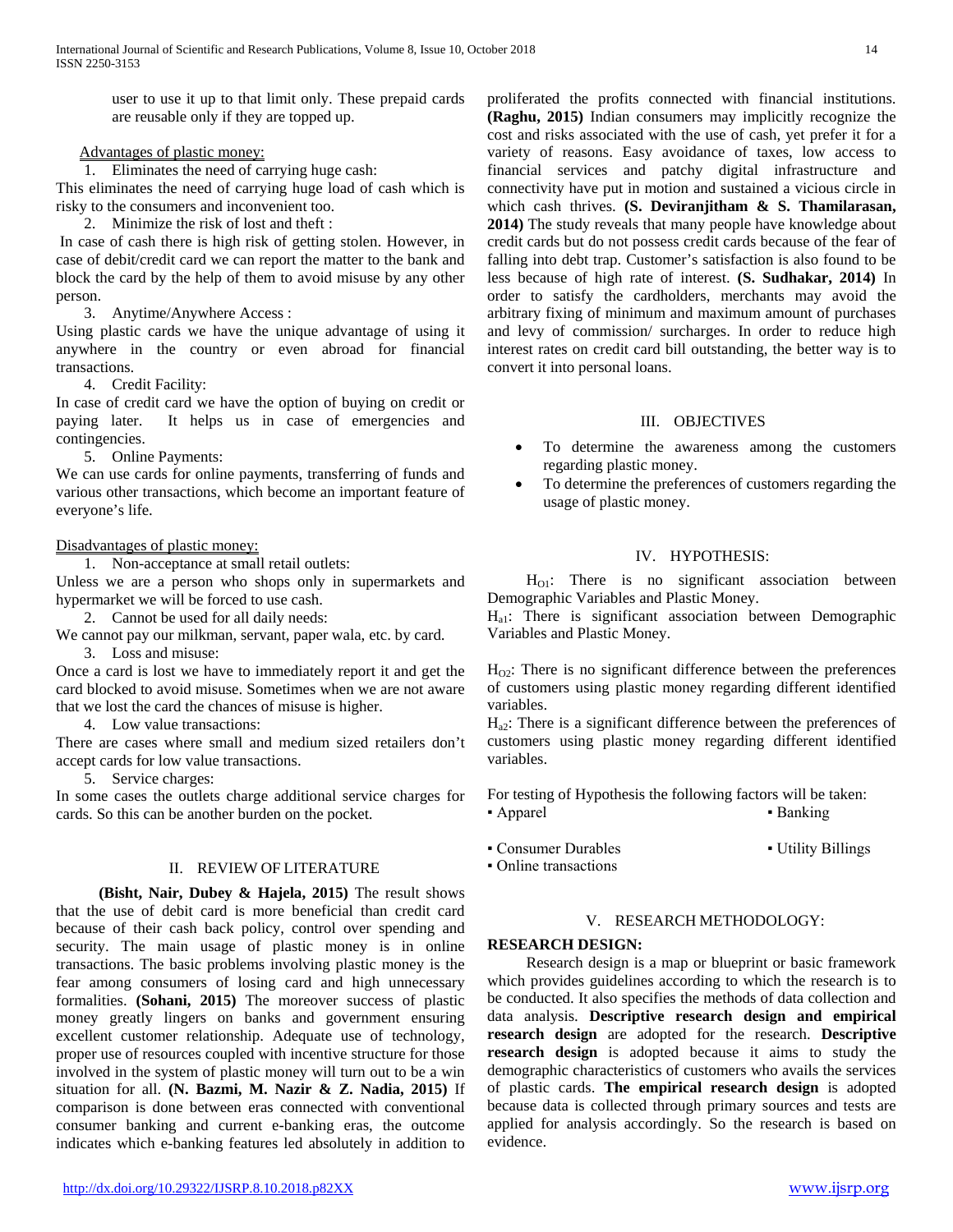Sample size is 150 respondents of Jaipur. Sampling technique is simple random technique.

## • **SAMPLE DESIGN:**

#### • **DATA COLLECTION METHODOLOGY**

| Data collection method | <b>Sources of Data</b>                           |
|------------------------|--------------------------------------------------|
| Primary Data           | Structured questionnaires                        |
|                        | (using 5 point likert scale)                     |
| Secondary Data         | Research papers & articles, Magazines & journals |

#### VI. FRAMEWORK OF THE DATA ANALYSIS

However, before actual analysis was carried out, it was important to

• Check if data had been entered correctly and whether it contained out-of-range values.

H0: the observed distribution fits the normal distribution Ha: the observed distribution doesn't fit the normal distribution

- Check for missing values, and deciding how to deal with the missing values.
- Check for normality, and deciding how to deal with non-normality.

 Thus observation of the distribution of data in reference to Kolmogorov-Smirnov and Shapiro-Wilk revealed that the data was approximately normal.

**Normality test hypotheses**

| [1]                                             | <b>Tests of Normality</b>              |            |               |                     |            |             |
|-------------------------------------------------|----------------------------------------|------------|---------------|---------------------|------------|-------------|
| $[2]$                                           | Kolmogorov-Smirnov <sup>a</sup><br>[3] |            |               | Shapiro-Wilk<br>[4] |            |             |
|                                                 | <b>Statistic</b><br>[5]                | df<br>[6]  | Sig.<br>$[7]$ | Statistic<br>[8]    | df<br>[9]  | $[10]$ Sig. |
| $[11]$ Apparel                                  | $[12]$ .147                            | $[13]$ 150 | $[14]$ .000   | $[15]$ .946         | $[16]$ 150 | $[17]$ .000 |
| $[18]$ Banking<br>services                      | $[19]$ .250                            | $[20]$ 150 | $[21]$ .000   | $[22]$ .919         | $[23]$ 150 | $[24]$ .000 |
| <b>Consumer</b><br>[25]<br>durables             | $[26]$ .223                            | $[27]$ 150 | $[28]$ .000   | $[29]$ .900         | $[30]$ 150 | $[31]$ .000 |
| <b>Utility</b><br>$\lceil 32 \rceil$<br>billing | 1331.192                               | $[34]$ 150 | $[35]$ .000   | $[36]$ .920         | $[37]$ 150 | $[38]$ .000 |
| Online<br>[39]<br>transactio<br>n               | $[40]$ .228                            | $[41]$ 150 | $[42]$ .000   | [43] .904           | $[44]$ 150 | $[45]$ .000 |
| [46] a. Lilliefors Significance Correction      |                                        |            |               |                     |            |             |

*Source: Output of IBM-SPSS 22*

 The above table presents the results from two tests of normality, namely Kolmogorov-Smirnov test and the Shapiro-Wilk test. The Shapiro-Wilk test is more appropriate for small sample sizes (< 50 samples), but can also handle sample sizes as large as 2000. For this reason, the results of the Shapiro-Wilk test have been taken into consideration for assessing normality.

We can see from the above table that present survey data is significantly deviate from a normal distribution as the Sig. value of the Kolmogorov-Smirnov and Shapiro Wilk is less than **0.05**.

#### **Chi-Square as Test of Independence**

 Chi-square test of independence is basically developed to know that there is an association among two different factors. Assume N observation are considered and classified according to two characteristics say A and B. It may be considered to test whether the two characteristics are independent. In such a case, Chi-square test for independence of two attributes is used.

Cross-tabulation is a prominent methodology that assists to describe the association amid definite variables. In present study with the help of this test study determined that if there is an association between demographic variables & preference of plastic money.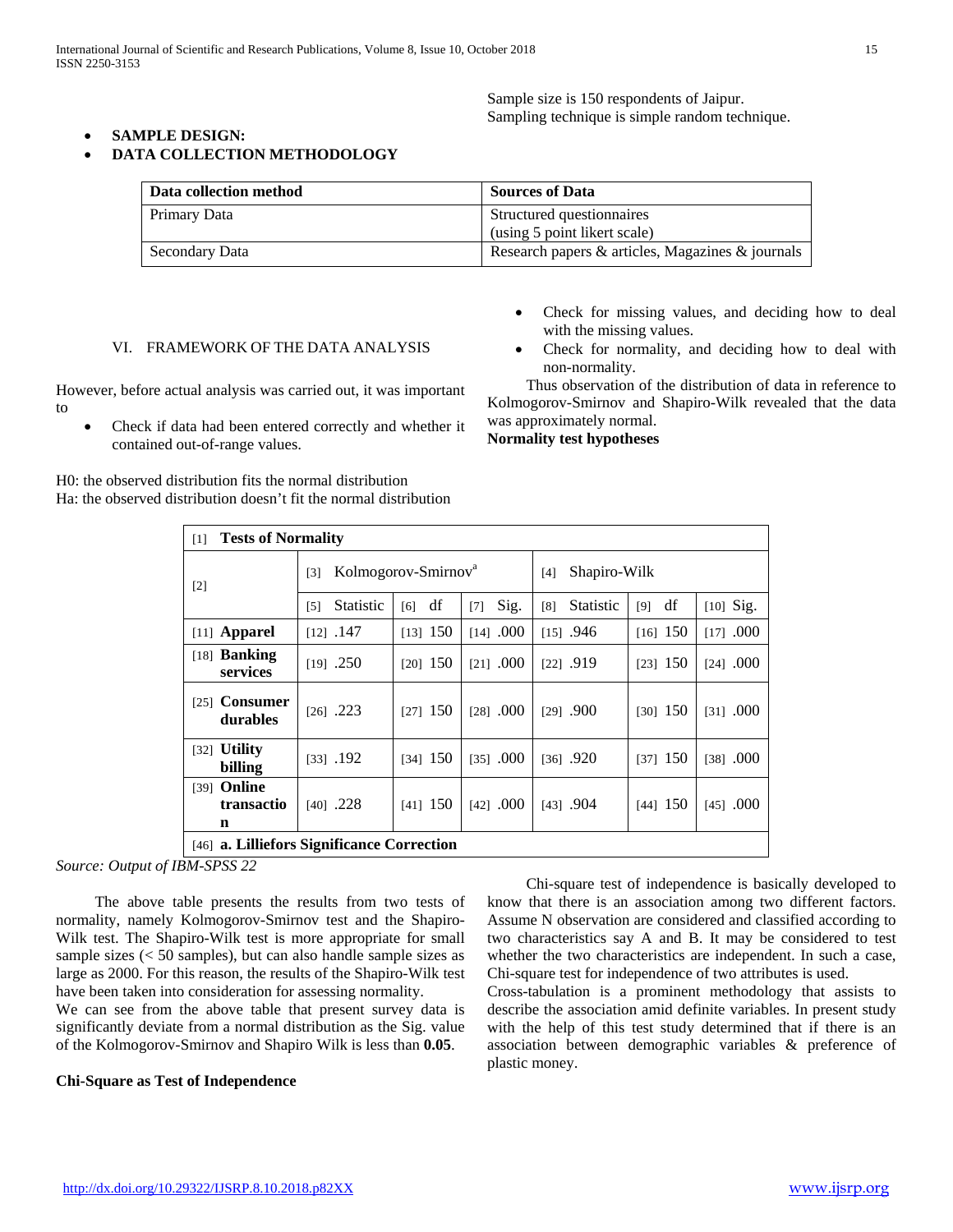H<sub>O1</sub>: There is no significant association between Demographic Variables and preference of plastic money. H<sub>O1</sub>: There is a significant association between Demographic Variables and preference of plastic money. **Association between Gender & Preference of Plastic Money**

| $\lceil 1 \rceil$                | Crosstab                           |               |                                            |               |              |
|----------------------------------|------------------------------------|---------------|--------------------------------------------|---------------|--------------|
| $\lceil 2 \rceil$                | Gender*preference of plastic money |               |                                            |               |              |
| Demographic<br>$\lceil 3 \rceil$ |                                    | [4]           | Prefer<br>$\lceil 5 \rceil$<br>money/cards | of<br>plastic | Total<br>[6] |
| <b>Variables</b>                 | Yes<br>[7]                         |               | N <sub>0</sub><br>[8]                      |               |              |
|                                  |                                    | $[10]$ Male   | $[11]$ 77                                  | $[12]$ 9      | [13] 86      |
| [9]                              | <b>Gender</b>                      | $[14]$ Female | $[15]$ 61                                  | $[16]$ 3      | $[17]$ 64    |
|                                  | $[18]$ Total                       | $[19]$ 138    | $[20]$ 12                                  | $[21]$ 150    |              |

#### **Table 1**

## **Chart 1**



 Above table gives us information about the association between gender and preference of plastic money of respondents. It has been seen that **77** respondents were males who said they use plastic money whereas **9** respondents were males who said they do not use plastic money. While **61** respondents were female said they use plastic money whereas **3** respondents were females who said they do not use plastic money. This table allows us to understand that both males and females prefer to use plastic money.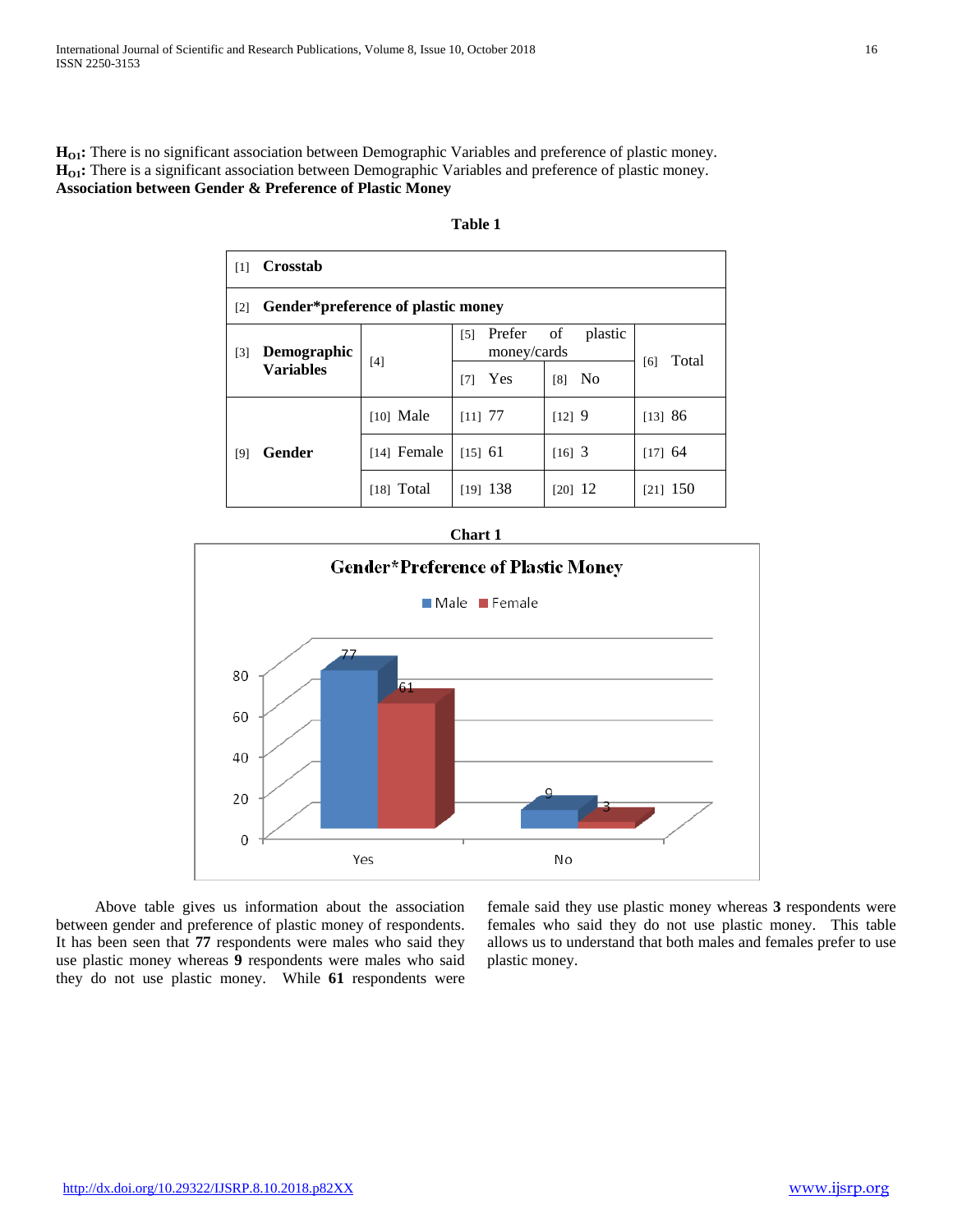| п<br>× |  |
|--------|--|
|--------|--|

| [22] Chi-Square Tests                                    |              |                       |                                           |  |
|----------------------------------------------------------|--------------|-----------------------|-------------------------------------------|--|
| [23] Gender*preference of plastic money                  |              |                       |                                           |  |
| $[24]$                                                   | $[25]$ Value | $\lceil 26 \rceil$ df | $[27]$ Asymp.<br>Sig.<br>$(2 -$<br>sided) |  |
| [28] Pearson Chi-<br><b>Square</b>                       | $[29]$ 1.664 | $[30]$ 1              | $[31]$ .197                               |  |
| [32] Likelihood<br>Ratio                                 | $[33]$ .972  | $[34]$ 1              | $[35]$ .324                               |  |
| $[36]$ Linear-by-<br><b>Linear</b><br><b>Association</b> | $[37]$ 1.760 | $[38]$ 1              | 185                                       |  |
| $[40]$ N of Valid<br><b>Cases</b>                        | $[41]$ 150   | $[42]$                | [43]                                      |  |

It can be seen here that  $\chi(1) = 1.664$ ,  $p = 0.197$ . This tells us that there is no statistically significant association between gender and preference of plastic money. This implies that both males and females equally prefer to use plastic money.

## **Association between Age & Preference of Plastic Money Table 4**

| $[44]$ Crosstab                      |                             |               |                              |              |  |
|--------------------------------------|-----------------------------|---------------|------------------------------|--------------|--|
| [45] Age*preference of plastic money |                             |               |                              |              |  |
| [46] <b>Demographic</b>              | $[47]$                      | $[48]$ Prefer | of<br>plastic<br>money/cards |              |  |
| <b>Variables</b>                     |                             | $[50]$ Yes    | $[51]$ No                    | $[49]$ Total |  |
| [52] $Age$                           | $[53]$ below<br>25<br>years | [54] 65       | $[55]$ 4                     | [56] 69      |  |
|                                      | $[57]$ 26-35<br>years       | [58] 31       | $[59]$ 3                     | $[60]$ 34    |  |
|                                      | $[61]$ 36-45<br>years       | $[62]$ 19     | $[63]$ 1                     | [64] 20      |  |
|                                      | $[65]$ above<br>46<br>years | $[66]$ 23     | $[67]$ 4                     | $[68]$ 27    |  |
|                                      | $[69]$ Total                | $[70]$ 138    | $[71]$ 12                    | $[72]$ 150   |  |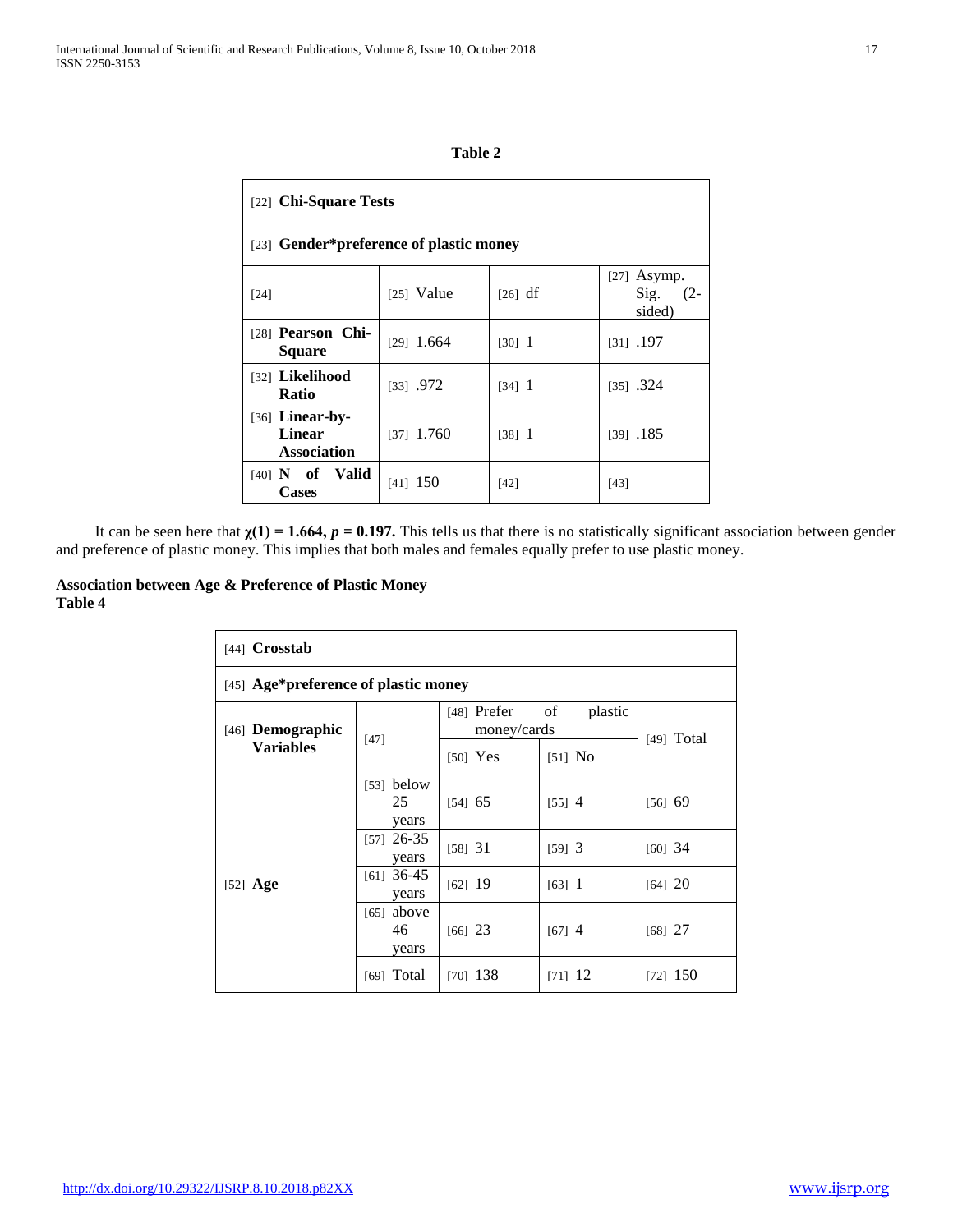

 Above table gives us information about the association between age group and preference of plastic money of respondents. It has been seen that **65** respondents were from age group of below 25 years who said they use plastic money whereas **4** respondents who said they do not use plastic money, **31** respondents were from age group of below 25-35 years who said they use plastic money whereas **3** respondents who said they

do not use plastic money, **19** respondents were from age group of below 36-45 years who said they use plastic money whereas **1** respondents who said they do not use plastic money , **23** respondents were from age group of below above 46 years years who said they use plastic money whereas **4** respondents who said they do not use plastic money. This table allows us to understand that all groups prefer to use plastic money.

| [73] Chi-Square Tests                                    |                           |          |                                       |  |
|----------------------------------------------------------|---------------------------|----------|---------------------------------------|--|
| [74] Age*preference of plastic money                     |                           |          |                                       |  |
| $[75]$                                                   | $[76]$ Value              | [77] df  | $[78]$ Asymp.<br>Sig. $(2-$<br>sided) |  |
| [79] <b>Pearson Chi-</b><br><b>Square</b>                | $[80]$ 2.435 <sup>a</sup> | $[81]$ 3 | $[82]$ .487                           |  |
| [83] Likelihood<br>Ratio                                 | [84] 2.198                | $[85]$ 3 | $[86]$ .532                           |  |
| $[87]$ Linear-by-<br><b>Linear</b><br><b>Association</b> | $[88]$ 1.451              | [89] 1   | $[90]$ .228                           |  |
| $[91]$ N of Valid<br>Cases                               | [92] 150                  | [93]     | [94]                                  |  |

**Table 5**

It can be seen here that  $\chi(3) = 2.436$ ,  $p = 0.487$ . This tells us that there is no statistically significant association between age factor and preference of plastic money. This implies that both all age groups prefer to use plastic money.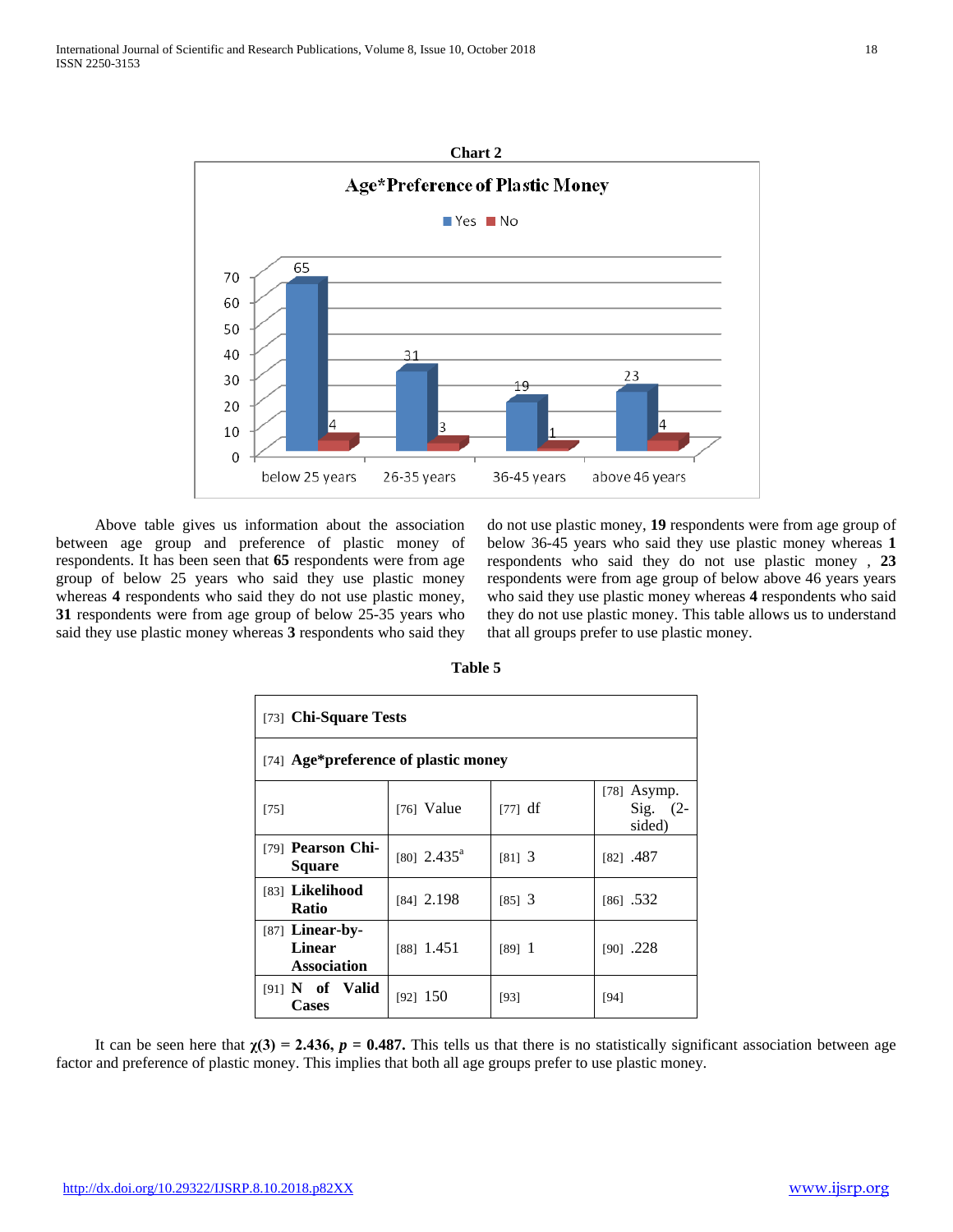## **Association between Qualification & Preference of Plastic Money**

#### **Table 6**

| [95] $Crosstab$                                |                             |                                             |                       |             |  |
|------------------------------------------------|-----------------------------|---------------------------------------------|-----------------------|-------------|--|
| [96] Qualification*preference of plastic money |                             |                                             |                       |             |  |
| Demographic<br>[97]<br><b>Variables</b>        | [98]                        | οf<br>[99] Prefer<br>plastic<br>money/cards |                       | [100] Total |  |
|                                                |                             | $[101]$ Yes                                 | $[102]$ No            |             |  |
| [103] Qualification                            | $[104]$ Senior<br>secondary | [105]19                                     | [106]2                | [107]21     |  |
|                                                | [108] Graduate              | [109]52                                     | [110]4                | [111]56     |  |
|                                                | $[112]$ Postgraduate        | [113]39                                     | [114]2                | [115]41     |  |
|                                                | [116] Professional          | [117]28                                     | [118]4                | [119]32     |  |
|                                                | [120] Total                 | $[121]$ 138                                 | $[122]$ <sup>12</sup> | [123]150    |  |





 Above table gives us information about the association between qualification and preference of plastic money of respondents. It has been seen that **19** respondents were in senior secondary who said they use plastic money whereas **2** respondents were who said no, **52** respondents were graduate who said they use plastic money whereas **4** respondents who said they no, **39** respondents were postgraduate who said they use plastic money whereas **2** respondents who said no, **28** respondents were having professional qualification who said they use plastic money whereas **4** respondents who said no. This table allows us to understand that all groups prefer to use plastic money.

|--|--|

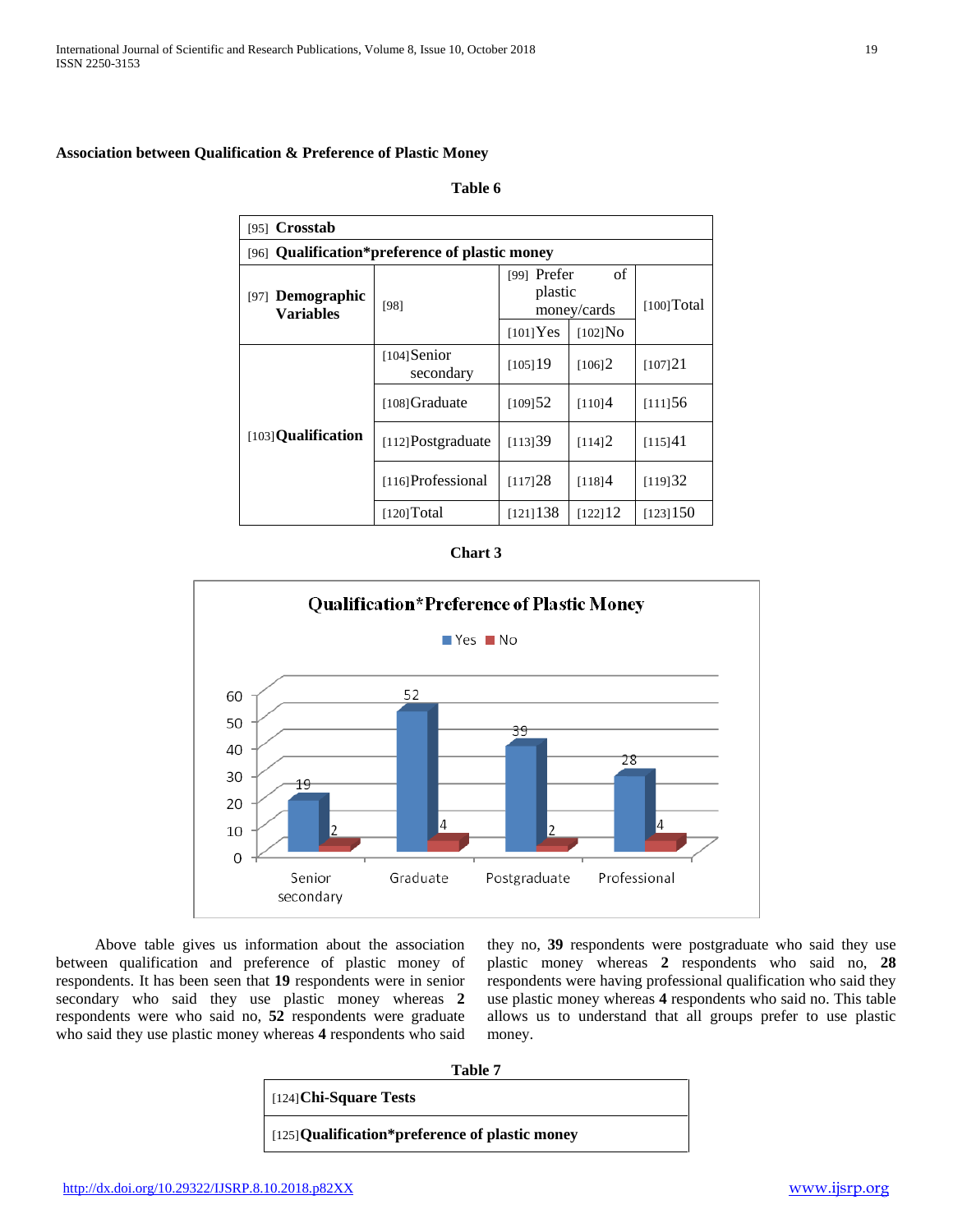| [126]                                              | $[127]$ Value              | [128] df | $[129]$ Asymp.<br>Sig. $(2-$<br>sided) |
|----------------------------------------------------|----------------------------|----------|----------------------------------------|
| $[130]$ Pearson<br>Chi-Square                      | $[131]$ 1.765 <sup>a</sup> | [132]4   | $[133]$ .779                           |
| $[134]$ Likelihood<br>Ratio                        | $[135]$ 1.778              | [136]4   | $[137]$ .776                           |
| $[138]$ Linear-by-<br>Linear<br><b>Association</b> | $[139]$ .111               | [140]    | $[141]$ .739                           |
| $[142]$ N of Valid<br><b>Cases</b>                 | [143]150                   | [144]    | [145]                                  |

It can be seen here that  $\chi(3) = 1.765$ ,  $p = 0.779$ . This tells us that there is no statistically significant association between qualification factor and preference of plastic money. This implies that both all qualification groups prefer to use plastic money. **Association between Qualification & Preference of Plastic Money**

|                                              | Table 7          |                                        |                      |                       |  |
|----------------------------------------------|------------------|----------------------------------------|----------------------|-----------------------|--|
| $[146]$ Crosstab                             |                  |                                        |                      |                       |  |
| [147] Occupation*preference of plastic money |                  |                                        |                      |                       |  |
| $[148]$ Demographic                          | [149]            | [150] Prefer of plastic<br>money/cards |                      | [151] Total           |  |
| Variables                                    |                  | $[152]$ Yes                            | $[153]$ No           |                       |  |
| $[154]$ Occupation                           | $[155]$ Student  | [156]51                                | [157]4               | [158]55               |  |
|                                              | $[159]$ Service  | [160]65                                | $[161]$ <sup>5</sup> | [162]70               |  |
|                                              | $[163]$ Business | $[164]$ 12                             | $[165]$ <sup>2</sup> | $[166]$ <sup>14</sup> |  |
|                                              | [167] Housewife  | [168]10                                | [169]                | [170]11               |  |
|                                              | [171] Total      | [172]138                               | [173]12              | [174]150              |  |

**Chart 4**

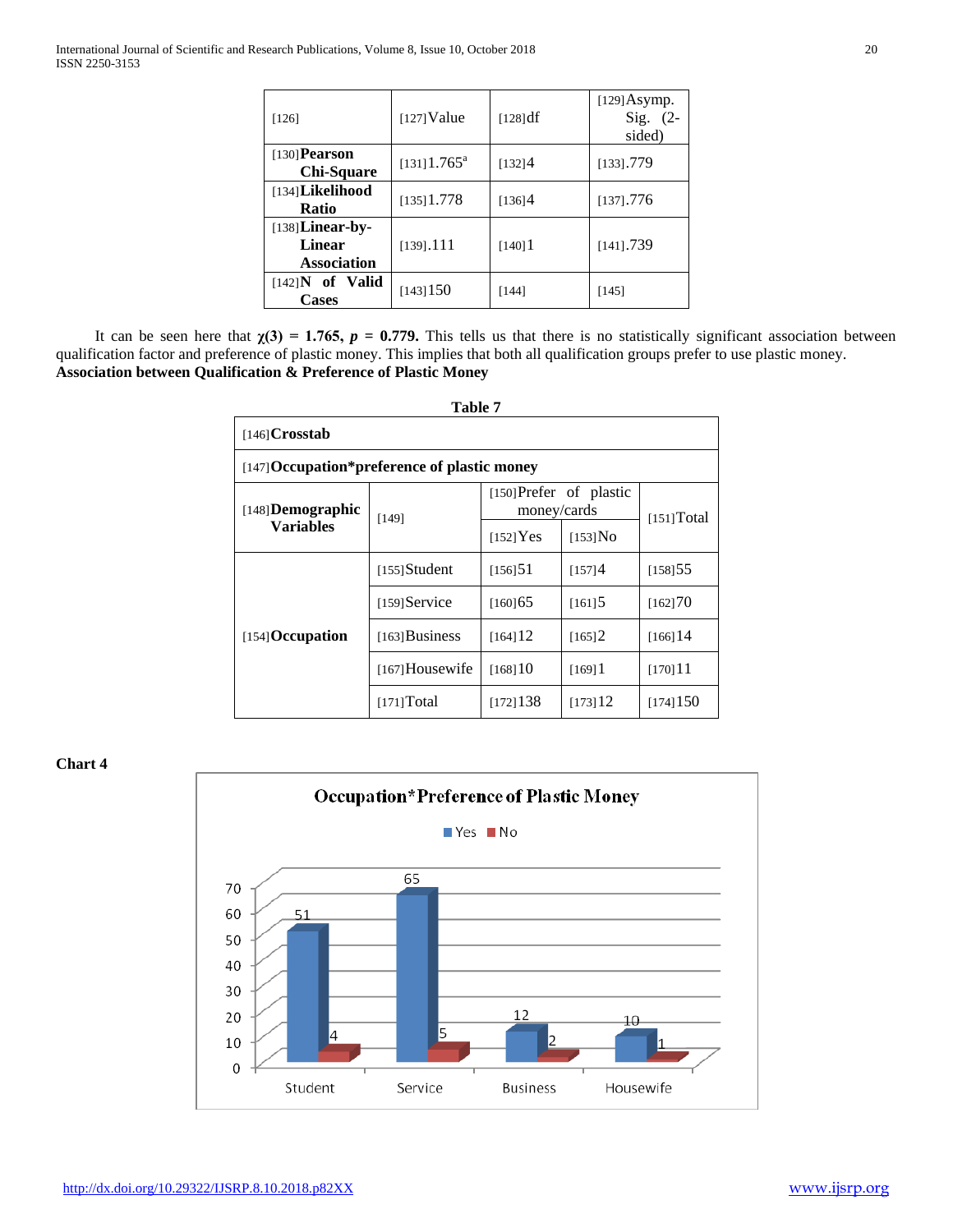Above table gives us information about the association between occupation and preference of plastic money of respondents. It has been seen that **51** respondents were students who said they use plastic money whereas **4** respondents were who said no, **65** respondents were service person who said they use plastic money whereas **5** respondents who said they no, **12** respondents were businessman who said they use plastic money whereas **2** respondents who said no, **10** respondents were housewives who said they use plastic money whereas **1** respondents who said no. This table allows us to understand that all groups prefer to use plastic money.

| able | œ |
|------|---|
|------|---|

| $[175]$ Chi-Square Tests                                  |               |                      |                                               |  |
|-----------------------------------------------------------|---------------|----------------------|-----------------------------------------------|--|
| [176] Occupation*preference of plastic money              |               |                      |                                               |  |
| [177]                                                     | $[178]$ Value | [179] df             | $[180]$ Asymp.<br>$\text{Sig.}$ (2-<br>sided) |  |
| $[181]$ Pearson<br>Chi-Square                             | [182] . 879   | $[183]$ <sup>3</sup> | [184].831                                     |  |
| [185] <b>Likelihood</b><br>Ratio                          | $[186]$ .751  | $[187]$ <sup>3</sup> | [188].861                                     |  |
| $[189]$ Linear-by-<br><b>Linear</b><br><b>Association</b> | $[190]$ .282  | [191]                | [192] . 595                                   |  |
| $[193]$ N of Valid<br><b>Cases</b>                        | $[194]$ 150   | [195]                | [196]                                         |  |

It can be seen here that  $\chi(3) = .879$ ,  $p = 0.831$ . This tells us that there is no statistically significant association between occupation factor and preference of plastic money. This implies that both all occupation groups prefer to use plastic money. This implies that both all qualification groups prefer to use plastic money. **Association between Income & Preference of Plastic Money**

| $[197]$ Crosstab                                 |                               |                                                |            |             |  |  |  |
|--------------------------------------------------|-------------------------------|------------------------------------------------|------------|-------------|--|--|--|
| [198] Monthly Income*preference of plastic money |                               |                                                |            |             |  |  |  |
| [199] <b>Demographic</b><br><b>Variables</b>     | [200]                         | $[201]$ Prefer<br>plastic<br>of<br>money/cards |            | [202] Total |  |  |  |
|                                                  |                               | $[203]$ Yes                                    | $[204]$ No |             |  |  |  |
| $[205]$ Income                                   | $[206]$ Less<br>than<br>25000 | [207]76                                        | [208]4     | [209]80     |  |  |  |
|                                                  | $[210]25000-$<br>50000        | [211]30                                        | [212]4     | [213]34     |  |  |  |
|                                                  | $[214]50000-$<br>75000        | [215]16                                        | [216]4     | [217]20     |  |  |  |
|                                                  | [218]75000<br>and<br>above    | [219]16                                        | [220]0     | [221]16     |  |  |  |
|                                                  | [222] Total                   | [223]138                                       | [224]12    | [225]150    |  |  |  |

**Table 8**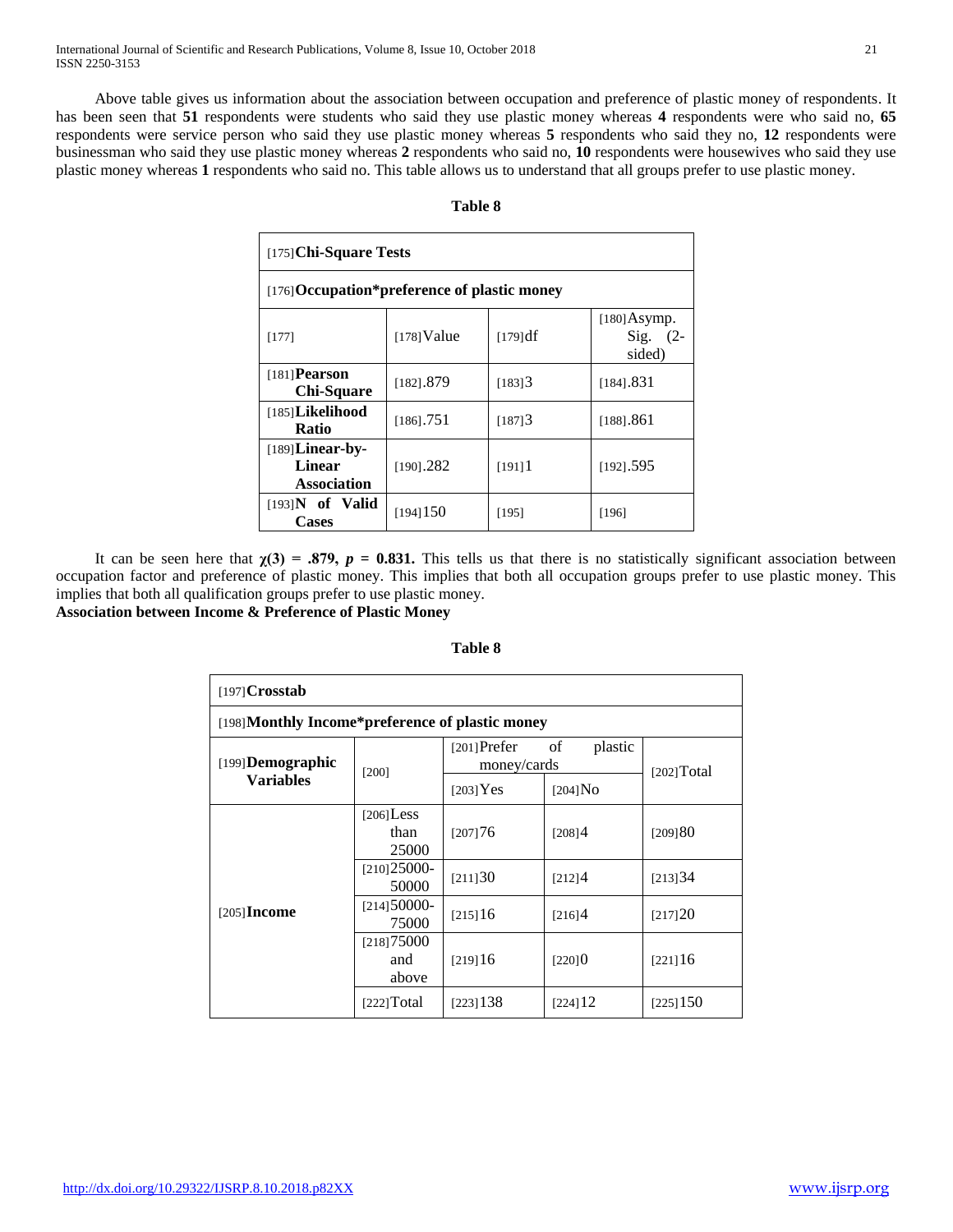## **Chart 4**



 Above table gives us information about the association between income and preference of plastic money of respondents. It has been seen that **76** respondents having monthly income less than 25000 said they use plastic money whereas **4** respondents were who said no, **30** respondents having monthly income 25000-50000 said they use plastic money whereas **4** respondents who said they no, **16** respondents having monthly income 50000-75000 said they use plastic money whereas **4** respondents who said no and **16** respondents having monthly income 75000 and above said they use plastic money whereas **no** respondents said no. This table allows us to understand that all groups prefer to use plastic money.

| $[226]$ Chi-Square Tests                           |               |          |                                        |  |
|----------------------------------------------------|---------------|----------|----------------------------------------|--|
| [227] Monthly Income*preference of plastic money   |               |          |                                        |  |
| [228]                                              | $[229]$ Value | [230] df | $[231]$ Asymp.<br>Sig. $(2-$<br>sided) |  |
| $[232]$ Pearson<br><b>Chi-Square</b>               | [233]7.326    | [234]4   | $[235]$ .120                           |  |
| [236]Likelihood<br><b>Ratio</b>                    | [237]8.320    | [238]4   | [239] . 081                            |  |
| $[240]$ Linear-by-<br>Linear<br><b>Association</b> | $[241]$ .676  | [242]    | $[243]$ .411                           |  |
| $[244]$ N of Valid<br>Cases                        | [245]150      | [246]    | [247]                                  |  |

It can be seen here that  $\chi(4) = 7.326$   $p = 0.120$ . This tells us that there is no statistically significant association between income factor and preference of plastic money. This implies that both all income groups prefer to use plastic money.

**H02:** There is no significant difference between the preferences of customers using plastic money regarding different identified variables.

**Ha2:** There is a significant difference between the preferences of customers using plastic money regarding different identified variables.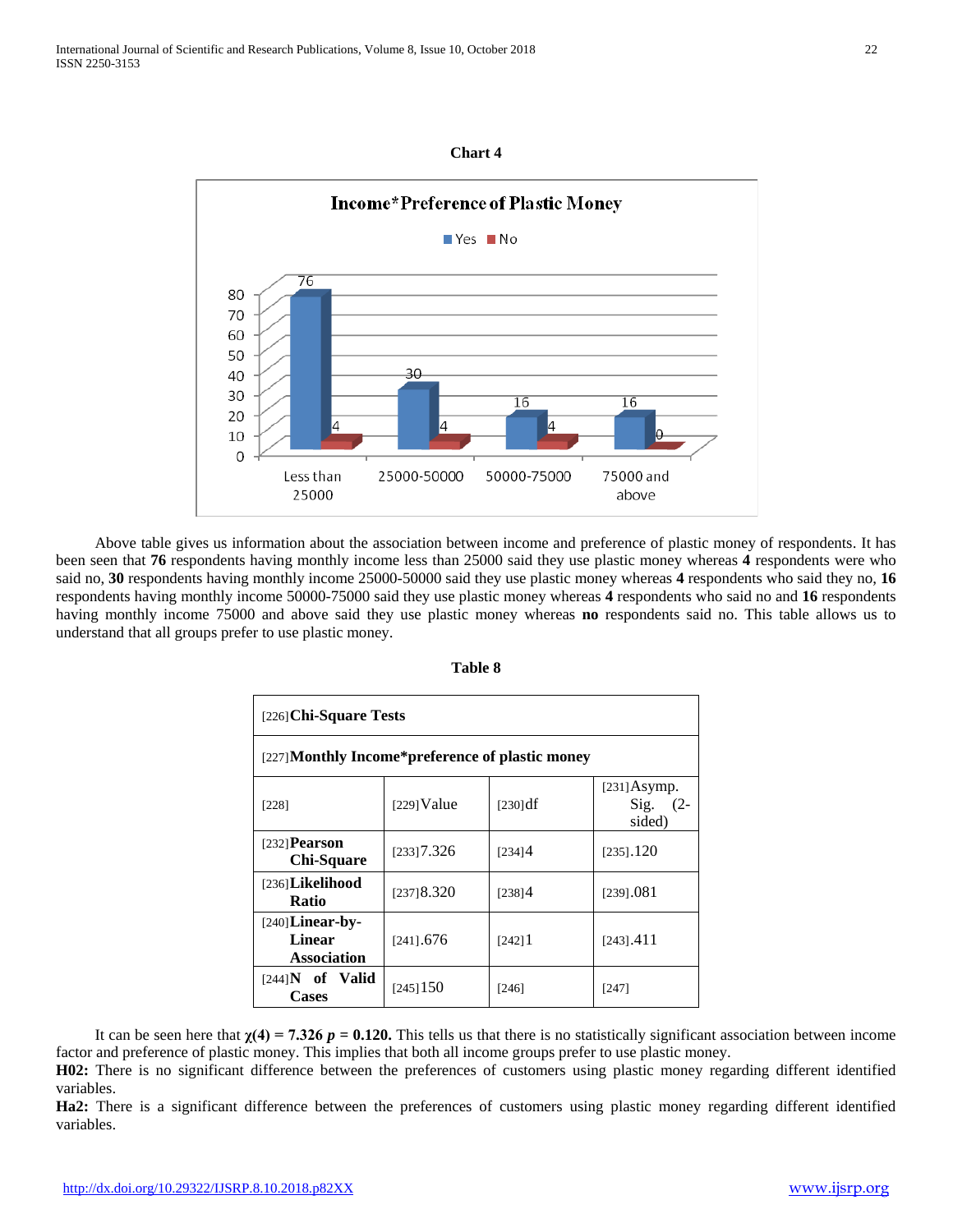| [248]                         |             |             |                      |                            |
|-------------------------------|-------------|-------------|----------------------|----------------------------|
| [249] Preference of Customers |             | $[250]$ N   | $[251]$ Mean<br>Rank | of<br>$[252]$ Sum<br>Ranks |
|                               | [254] Yes   | [255]138    | [256]78.96           | [257]10377.50              |
| $[253]$ Apparel               | $[258]$ No  | [259]12     | [260]75.20           | [261]947.50                |
|                               | [262] Total | [263]150    | [264]                | $[265]$                    |
|                               | $[267]$ Yes | [268]138    | [269]77.83           | [270] 10391.00             |
| [266] Banking Services        | [271] No    | [272]12     | [273]75.30           | [274]934.00                |
|                               | [275] Total | $[276]$ 150 | $[277]$              | $[278]$                    |
|                               | $[280]$ Yes | [281] 138   | [282]84.25           | [283] 10314.00             |
| [279] Consumer Durables       | $[284]$ No  | [285]12     | [286]74.74           | [287] 1011.00              |
|                               | [288] Total | [289]150    | [290]                | [291]                      |
|                               | $[293]$ Yes | [294] 138   | [295]81.29           | [296] 10349.50             |
| [292] Utility Billing         | $[297]$ No  | [298]12     | [299]75.00           | [300]975.50                |
|                               | [301] Total | [302]150    | [303]                | [304]                      |
|                               | $[306]$ Yes | [307]138    | [308]74.49           | [309]10279.00              |
| [305] Online Transaction      | $[310]$ No  | [311]12     | [312]87.17           | [313]1046.00               |
|                               | [314] Total | [315]150    | $[316]$              | $[317]$                    |

**Table: Ranks**

 From the above table it shows that there is a difference in mean ranks between preference of plastic money and no preference of plastic money. Customers prefer to use plastic money having higher mean rank in all the variables. It can also see that customers seem much more enthusiastic to prefer plastic money regarding *'consumer durables'* and *'utility billing'*

## **Table: Mann-Whitney U Test**

| [318] Mann-Whitney U Test              |                                          |                                |                     |                               |                                         |                                                            |
|----------------------------------------|------------------------------------------|--------------------------------|---------------------|-------------------------------|-----------------------------------------|------------------------------------------------------------|
| $[319]$ <b>S.</b><br>N<br>$\mathbf{0}$ | $[320]$ Variables                        | $[321]$ Mann-<br>Whitn<br>ey U | [322] Wilcoxon<br>W | $[323]$ <b>Z</b><br>Valu<br>e | $[324]$ Asymp.<br>Sig. $(2-$<br>tailed) | $[325]$ Null<br><b>Hypothesis</b><br>Accepted/Reje<br>cted |
| $[326]$ <b>1</b>                       | $[327]$ Apparel                          | [328]786.5                     | [329]10377.5        | $[330]$ <b>0.289</b>          | $[331]$ <b>0.020</b>                    | $[332]$ Rejected                                           |
| [333]2                                 | $[334]$ Banking<br><b>Services</b>       | [335] 800                      | [336]10391          | [337]0.203                    | [338]0.039                              | $[339]$ Rejected                                           |
| $[340]$ <b>3</b>                       | $[341]$ Consumer<br><b>Durables</b>      | [342]723                       | [343] 10314         | [344]0.757                    | [345]0.029                              | $[346]$ Rejected                                           |
| [347]4                                 | $[348]$ Utility<br><b>Billing</b>        | [349]758.5                     | [350]10349.5        | [351]0.486                    | [352]0.027                              | $[353]$ Rejected                                           |
| $[354]$ <b>5</b>                       | $[355]$ Online<br><b>Transactio</b><br>n | [356] 688                      | [357] 10279         | [358]0.978                    | [359]0.032                              | $[360]$ Rejected                                           |

 From the above table, it is evident that in all identified variables null hypothesis is rejected as sig. value is less than 0.05 in all the variables. In other words, it can be concluded that there is a significant difference between the preferences of customers